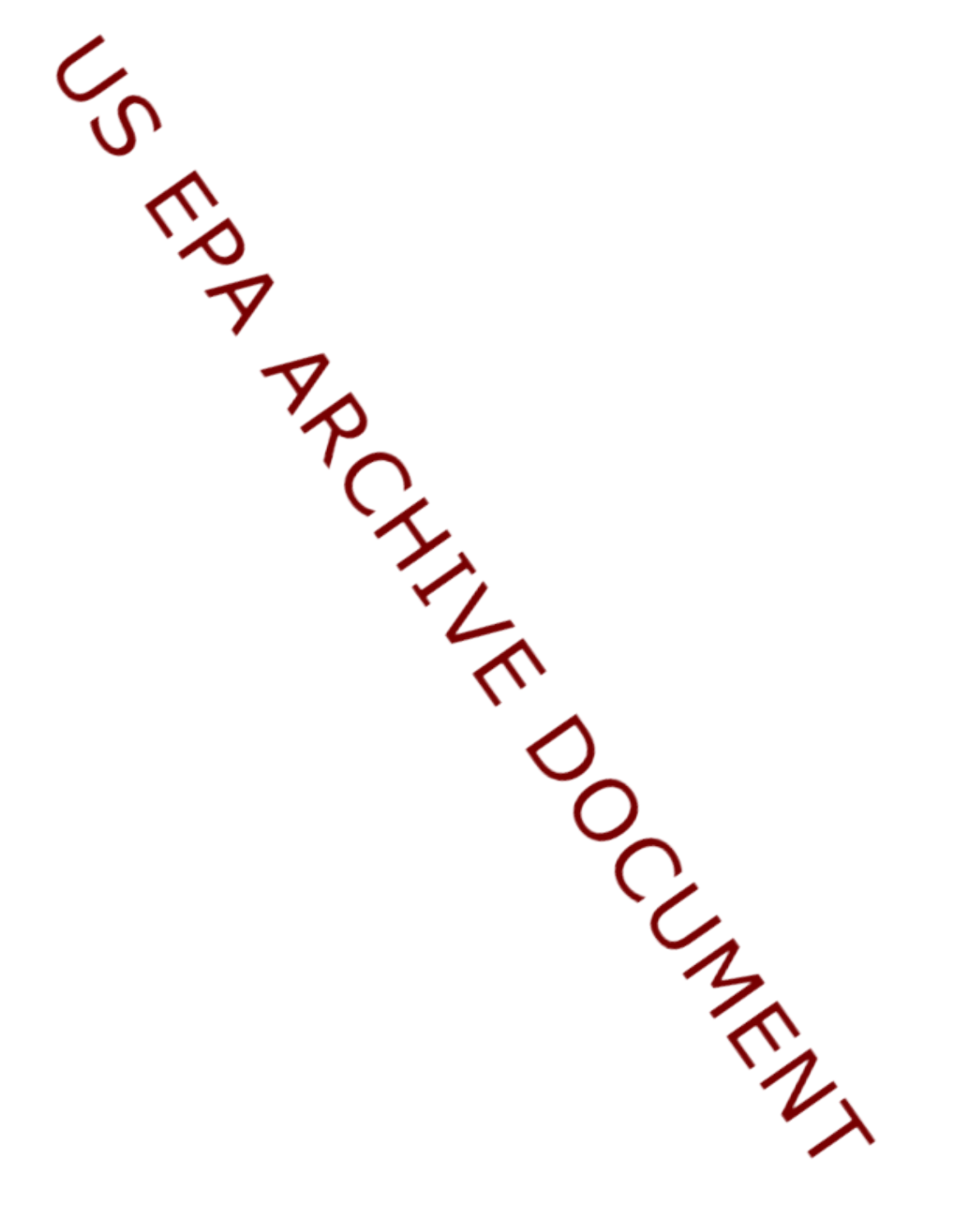# **Technical Factsheet on: CARBON TETRACHLORIDE**

[List of Contaminants](http://www.epa.gov/safewater/hfacts.html) 

 As part of the Drinking Water and Health pages, this fact sheet is part of a larger publication: **National Primary Drinking Water Regulations** 

# **Drinking Water Standards**

MCLG: zero MCL: 0.005 mg/L HAL: 1 day: 4 mg/L; 10-day: 0.2 mg/L

## **Health Effects Summary**

 people are exposed to it in drinking water at levels above the MCL for relatively short periods of time. Acute: EPA has found carbon tetrachloride to potentially cause liver kidney and lung damage when

Drinking water levels which are considered "safe" for short-term exposures: For a 10-kg (22 lb.) child consuming 1 liter of water per day: a one-day exposure of 4 mg/L; a ten-day exposure to 0.2 mg/L; upto a 7-year exposure to 0.07 mg/L.

 above the MCL. Chronic: Carbon tetrachloride has the potential to cause liver damage from a lifetime exposure at levels

 lifetime exposure at levels above the MCL. Cancer: There is some evidence that carbon tetrachloride has the potential to cause liver cancer from a

#### **Usage Patterns**

 fluorocarbons and this has been declining at a rate of 7.9%/yr. Production of carbon tetrachloride in 1988 was 761 million lbs; most of it is used for chemical synthesis of

Formerly used as dry cleaning agent and fire extinguisher, its production peaked in the USA in 1974. EPA regulation of fluorocarbon propellants will continue the trend in production cutback unless new applications are found for the chemical.

Its solvent uses include: solvent for rubber cement; cleaning agent for machinery and electrical equipment; for reducing fire hazard of grain fumigants; in soap perfumery and insecticides; in pharmaceuticals; for cable and semiconductor manufacture; as plasma etching gases for etching aluminum in integrated circuits; for oils, fats, lacquers, varnishes, rubber waxes, resins.

 for fluorocarbons In chemical manufacture its uses include: in polymer technology as reaction medium, catalyst; in synthesis of nylon-7 and other organic chlorination processes; in the formulation of petrol additives; in organic synthesis for chlorination of organic compounds; catalyst regeneration; a chemical intermediate

#### **Release Patterns**

 In Soil: Carbon tetrachloride occurs due to spills, run-off from agricultural sites, dumping, and through landfill leaching.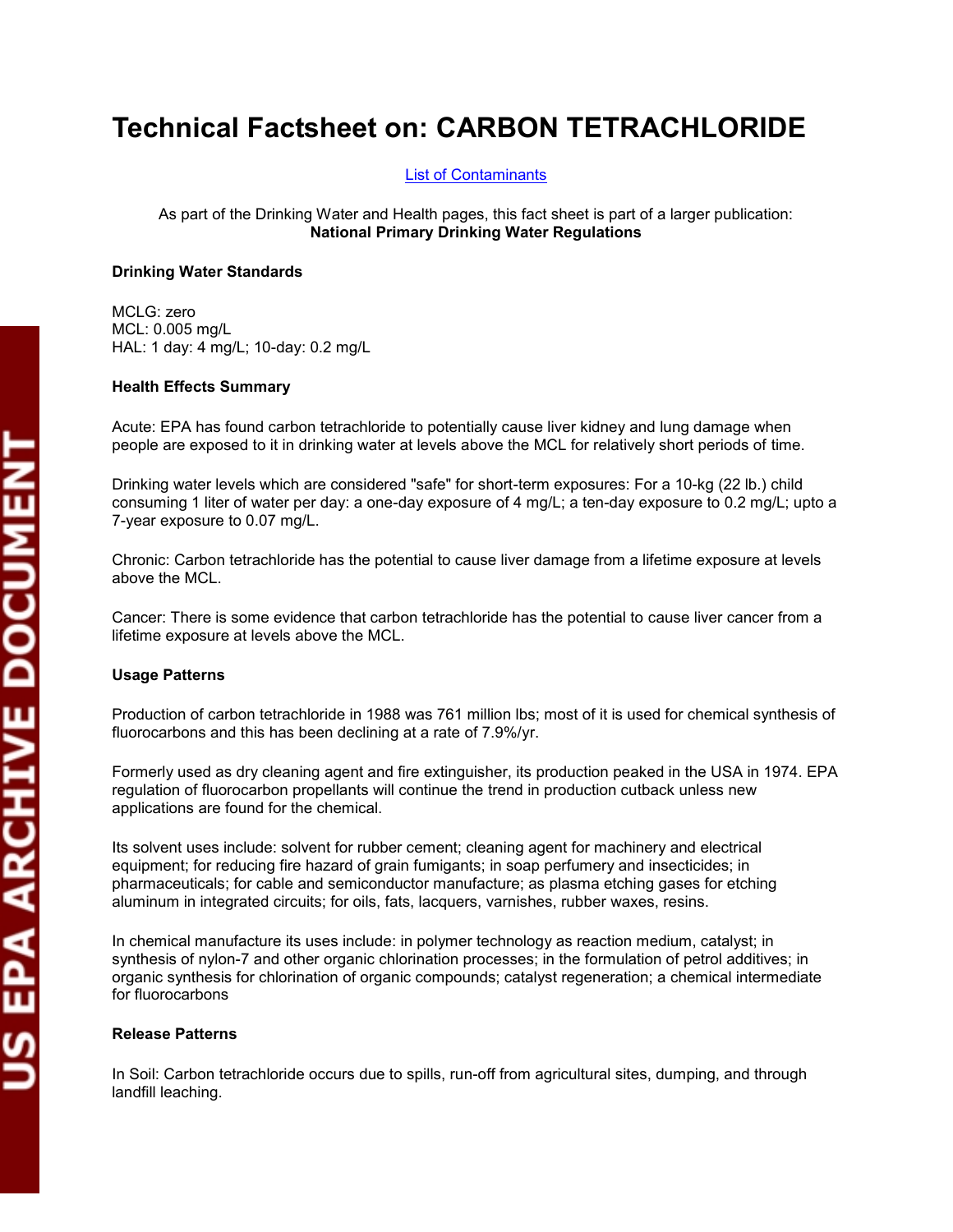finishing, paint and ink formulations, petroleum refining and nonferrous metal manufacturing industries In Surface Waters: Carbon tetrachloride occurs as a result of industrial and agricultural activities, some may reach surface water through rainfall. Waste water from iron and steel manufacturing, foundries, metal contain carbon tetrachloride.

 carbon tetrachloride in 1978 from all sources was estimated at 65 million lb (4.5 million lb from production In Air: The major source of carbon tetrachloride is industrial emission. The total nationwide emissions of facilities). The primary source of these emissions is solvent uses.

 chemical manufacturing industries which use it in chlorination processes. The largest releases occurred in Texas. From 1987 to 1993, according to the Toxic Release Inventory, carbon tetrachloride releases to water totalled nearly 53,000 lbs. Releases to land totalled over 23,000 lbs. These releases were primarily from

# **Environmental Fate**

 increasing. Some carbon tetrachloride released to the atmosphere is expected to partition into the ocean. In the troposphere, carbon tetrachloride is extremely stable (residence time of 30-50 years). The primary loss process is by escape to the stratosphere where it photolyzes. As a result of its emission into the atmosphere and slow degradation, the amount of carbon tetrachloride in the atmosphere has been

 water is 7000 years at 25 deg C In water systems, evaporation appears to be the most important removal process, although biodegradation may occur under aerobic and anaerobic conditions (limited data). Hydrolysis half-life in

 soil resulting in groundwater contamination due to its low adsorption to soil. A measured KOC of 71 was reported. Estimated retardation factor in breakthrough sampling in groundwater is 1.44 - 1.8. Carbon Releases or spills on soil should result in rapid evaporation due to high vapor pressure and leaching in tetrachloride is expected to be highly mobile in soil and only slightly adsorbed to sediment.

 Carbon tetrachloride has a low potential to bioconcentrate. Log of the bioconcentration factor in trout is 1.24, in bluegill sunfish - 1.48.

#### **Chemical/Physical Properties**

CAS Number: 56-23-5

Color/ Form/Odor: Colorless, clear, heavy liquid; sweet aromatic odor similar to chloroform<br>M.P.: -23 C B.P.: 76.54 C

Vapor Pressure: 91.3 mm Hg at 20 C

Density/Spec. Grav.: 1.59 at 20 C

Octanol/Water Partition (Kow): Log Kow = 2.62 to 2.83

Solubilities: 1.2 g/L of water at 25 C

Soil sorption coefficient: Koc = 71; moves readily through soil Soil sorption coefficient: Koc = 71; moves readily through soil<br>Odor/Taste Thresholds: Odor threshold in water is 0.52 mg/L